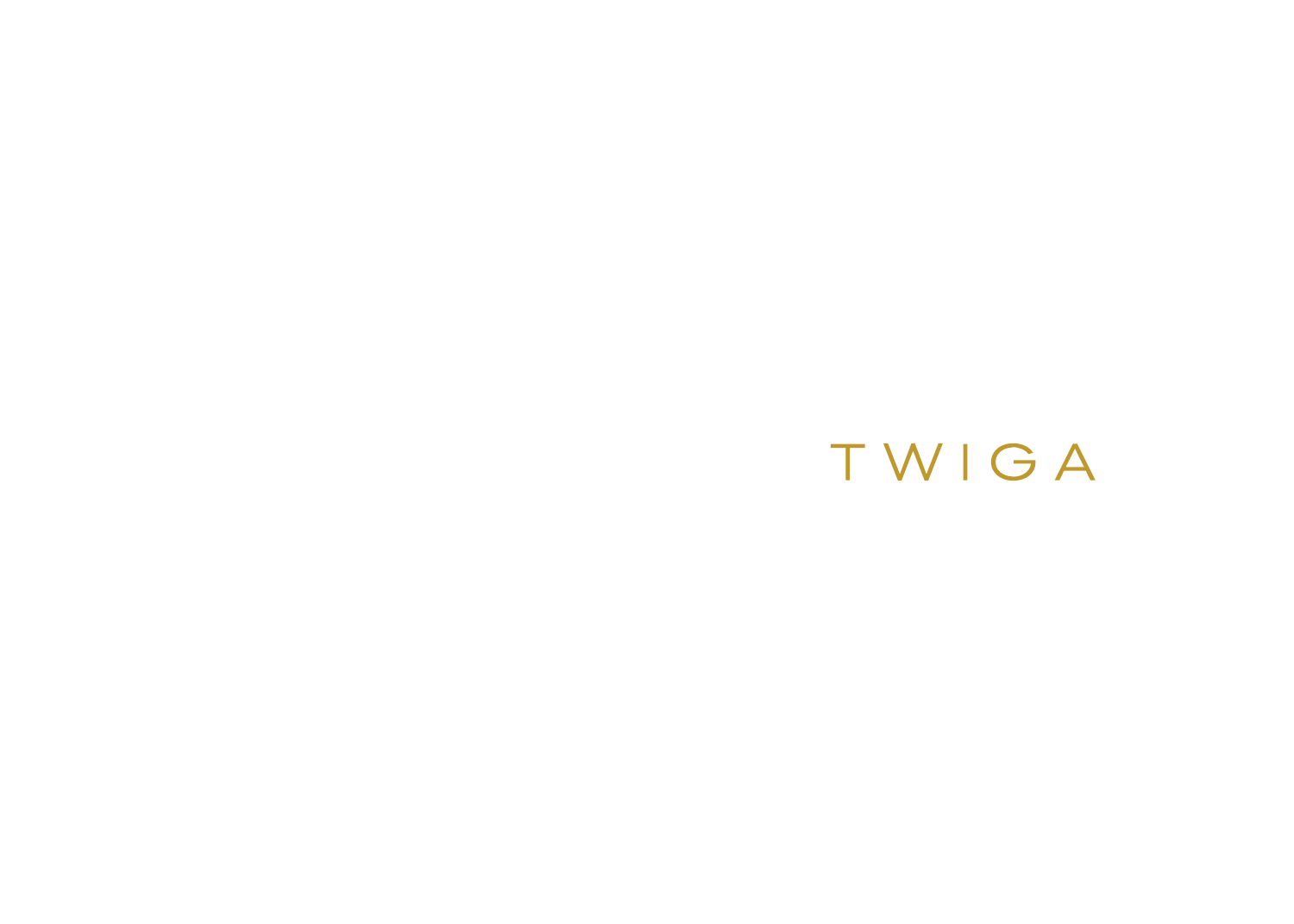*With Italian and New-Asian Flavours as a muse our menu is an exciting assembly of all the finest aspects of both these culinary institutions.*

WIGA

*We invite you to traverse the world from shore to shore and explore our curated selection of elegant dishes. Consider it an ode to the heritage of two cuisines that moved us and shaped the dining ritual that rule Twiga today.*

RAW

SPICY TUNA CEVICHE *Tuna in garlic ponzu, sesame oil, chili*

SALMON TIRADITO *Salmon, Amarillo, crispy purple potatoes*

PLATEAU ROYAL *Langoustine, Red Mazzara Prawns, Oyster (From two guests and above)*

*Red King Prawns, citrus zest*

SEABASS TARTARE

PRAWN CARPACCIO *Tuna tartare, potatoes mousse, daikon* 

*Seabass, avocado, lime, citrus zest* TUNA TARTARE

CARPACCIO DI SPIGOLA ROYAL *Whole Spigola, ponzu sauce*

|           | 24           |
|-----------|--------------|
|           | 24           |
|           | 29           |
|           | $^{\rm I8}$  |
|           | $^{\rm I8}$  |
|           | 20           |
| ice chips | 45           |
| gar sauce | 9 per piece  |
|           | I'3 per 100g |
|           | 90           |

SEABASS CEVICHE *Seabass, Aji Limo, lime, cancha*

CAVIAR SALMON TARTARE *Salmon, Giaveri Siberian Classic caviar, rice chips*

**OYSTERS** *Tarbouriech oysters No.2, scallion red vinegarb* 

# SUSHI SIGNATURE PLATTERS

#### CHEF'S SELECTION From two guests and above

| <b>I SELECTION</b><br>(12 pieces)<br>50 |    | NIGIRI SELECTION<br>(6 pieces)<br>30 |           |  |
|-----------------------------------------|----|--------------------------------------|-----------|--|
| (G pieces)                              |    | NIGIRI (2 pieces)                    |           |  |
| ərnia                                   | 28 | Salmon                               | 8         |  |
| tuna                                    | 24 | $O-Toro$                             | <b>I2</b> |  |
| оn                                      | 18 | Akami                                | 9         |  |
|                                         | 30 | Hamaci                               | 9         |  |
| able                                    | 18 | Ikura                                | 15        |  |

| <b>SASHIMI SELECTION</b> |                | <b>MAKI SE</b> |
|--------------------------|----------------|----------------|
| (9 pieces)               |                | (12)           |
| 40                       |                |                |
|                          |                |                |
| SASHIMI (3 pieces)       |                | MAKI (e        |
| Salmon                   | T <sub>2</sub> | Californi      |
| O-Toro                   | 18             | Spicy tun      |
| Akami                    | 14             | Salmon         |
| Hamaci                   | 15             | Isobe          |
| Ikura                    | 14             | Vegetable      |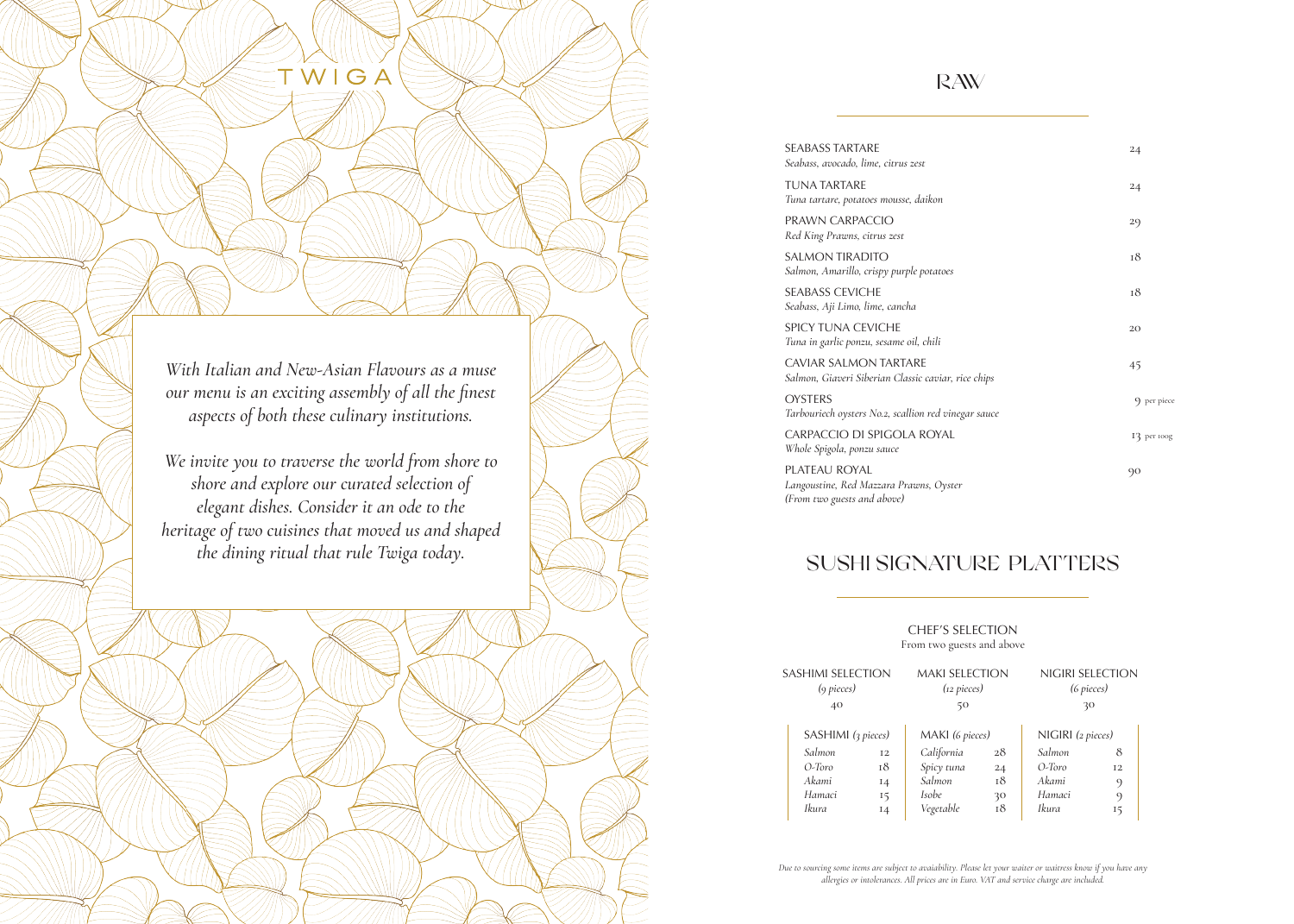

#### CLAMS SPAGHETTI *Clams, garlic, chili* 26

#### SEA BASS BOTTONCINI WITH SEAFOOD GUAZZETTO *Home-made Seabass ravioli, clams, mussels, shrimps, Mediterranean sauce* 36

#### CATCH OF THE DAY TAGLIOLINI *Tagliolini, catch of the day, cherry tomatoes, basil* 30

### SIDE DISHES

| ROASTED POTATOES, GARLIC & ROSEMARY        | TO. |
|--------------------------------------------|-----|
| <b>GRILLED SEASONAL VEGETABLES</b>         | 14  |
| FRENCH FRIES & PONZU TRUFFLE MAYO          | 20  |
| <b>MASHED BAKED POTATOES &amp; TRUFFLE</b> | 20  |

### **STARTERS**

| <b>GUACAMOLE</b><br>Guacamole, platano chips                                                            | 16            | PLIN WITH PARMESAN FONDUE<br>Home-made stuffed ravioli with                        |
|---------------------------------------------------------------------------------------------------------|---------------|------------------------------------------------------------------------------------|
| <b>BEEF TACOS</b><br>Angus beef, sweet chili soy sauce                                                  | 18            | Parmesan fondue, black truffle<br>50                                               |
| <b>FISH TACOS</b><br>Avocado, yuzu kosho mayo                                                           | <sup>16</sup> |                                                                                    |
| <b>TWIGA SALAD</b><br>Rucola, cherry tomatoes, avocado, black olives, prawns                            | 24            | <b>RED KING PRAWNS</b><br><b>GNOCCHETTI</b><br>Gnocchetti, Red King Prawns, cherry |
| <b>BURRATA</b><br>Yellow and red Datterino tomatoes, olives, basil                                      | 18            | tomatoes, basil, Pecorino<br>34                                                    |
| <b>BABY SPINACH SALAD</b><br>Green beans, pine nuts, radish, sesame honey dressing                      | 16            |                                                                                    |
| <b>BEEF CARPACCIO</b><br>Thinly sliced smoked Sakura Hanami beef, wasabi mayo, filo pastry              | 26            | <b>TAGLIOLINI ALL'ASTICE</b><br>Tagliolini, Lobster, cherry tomatoes,<br>basil     |
| <b>CRISPY CALAMARI</b><br>Crispy calamari, spicy mayo                                                   | 23            | $18$ per 100g                                                                      |
| <b>CHICKEN POPCORN</b><br>Crispy chicken, Korean spicy sauce                                            | <sup>16</sup> |                                                                                    |
| PRAWNS & BLACK COD GYOZA<br>Shrimps, Miso Black Cod, spicy Ponzu sauce                                  | 18            |                                                                                    |
| <b>SPICY GALBI RIBS BAOS</b><br>Home-made baos, 24h slow cooked Wagyu short ribs, sweet chili soy sauce | 24            |                                                                                    |
| POTATO SAMBA WITH CAVIAR<br>Potatoes with siberian classic caviar sour cream                            | 128           |                                                                                    |

## **ROBATA**

| <b>CHICKEN SKEWERS</b><br>Boneless chicken wings, spring onion, Aji Amarillo sauce        | 16 |
|-------------------------------------------------------------------------------------------|----|
| <b>AUBERGINE SKEWERS</b><br>Aubergine, Miso chili garlic sauce, sesame                    | 12 |
| <b>PORK BELLY SKEWERS</b><br>Slow cooked pork belly, Miso, yuzu                           | т8 |
| <b>OCTOPUS TERIAKI</b><br>Marinated octopus, pico de gallo sauce                          | 32 |
| <b>GRILLED BROCCOLETTI</b><br>Sprouting broccoli, goma paste, lime zest, togarashi pepper | T6 |